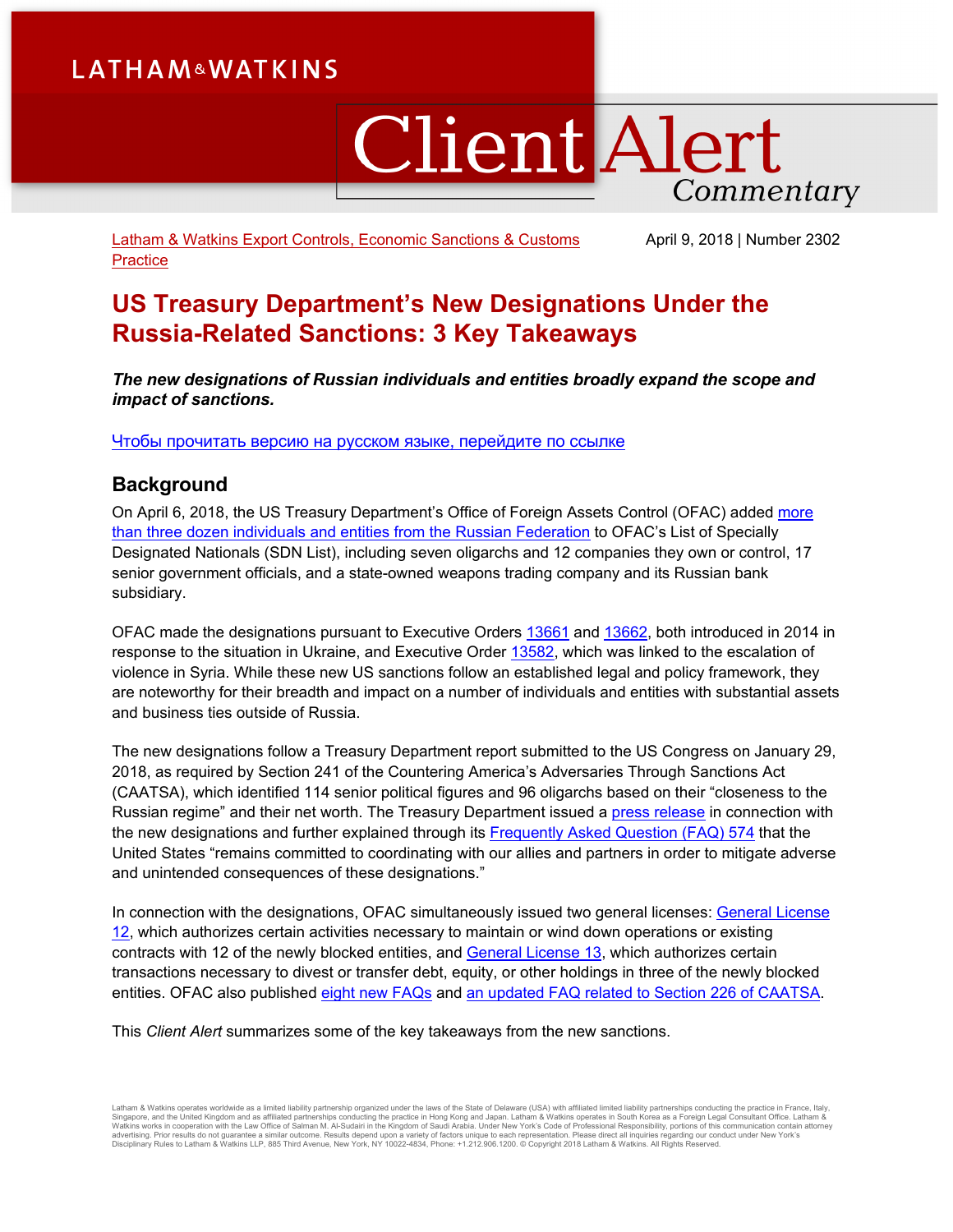## **1. The new designations have significant implications for US and non-US persons.**

The new sanctions impose broad prohibitions on US entities, including their overseas branches, as well as US nationals and US lawful permanent residents, and anyone present in the United States. Unless otherwise authorized by OFAC, US persons are prohibited from engaging in most transactions or dealings (including the provision or receipt of goods or services) with parties on the SDN List, as well as entities that are 50% or more owned by one or more SDNs. In addition, the property and property interests of an SDN that are in the United States or within the possession or control of a US person, must be blocked and reported to OFAC within 10 business days. Unlike certain so-called "sectoral sanctions" previously imposed on other Russian parties, the SDN sanctions are not limited to "new" debt or "new" equity transactions; rather, they apply to any property of an SDN or property in which an SDN has an interest.

Notably, even non-US persons can face sanctions risks if they engage in "significant transactions" involving SDNs. Section 228 of [CAATSA](https://www.treasury.gov/resource-center/sanctions/Programs/Documents/hr3364_pl115-44.pdf) mandates the imposition of sanctions on any foreign person that facilitates a significant transaction or transactions, including deceptive or structured transactions, for or on behalf of an individual or entity subject to Russia-related sanctions, or for the child, spouse, parent, or sibling of a sanctioned individual. Separately, under CAATSA Section 226, non-US financial institutions are subject to US secondary sanctions for knowingly facilitating "significant financial transactions" on behalf of an SDN subject to Russia-related sanctions.

[FAQ 574](https://www.treasury.gov/resource-center/faqs/Sanctions/Pages/faq_other.aspx#574) explains that the maintenance and wind down activities authorized for a limited time period under General Licenses 12 and 13 (discussed below) would not be considered "significant" for purposes of potential secondary sanctions under CAATSA Sections 228 and 226. This means that non-US persons can engage in the activities authorized by the two general licenses, while they remain in effect, without facing the risk of secondary sanctions under CAATSA.

Several of the newly designated SDNs are chief executives of major Russian companies that were not themselves designated. US persons are not prohibited from dealing with non-sanctioned entities, but consistent with prior OFAC guidance and [enforcement activity,](https://www.treasury.gov/resource-center/sanctions/CivPen/Documents/20170720_exxonmobil.pdf) US persons should exercise caution to ensure that they do not provide funds, goods, or services to an SDN.

## **2. Certain otherwise-prohibited activities will be permitted for a limited time.**

### **General License 12 authorizes "maintenance" and "wind down" activities until June 5, 2018.**

General License 12 authorizes certain transactions and activities by US persons relating to the maintenance or wind down of existing operations or contracts with 12 of 14 of the newly blocked entities (or other parties owned 50% or more by one of those 12 parties) until June 5, 2018. To qualify for the general license, the operations, contracts, or other agreements must have been in effect prior to April 6, 2018, and the activities must be "ordinarily incident and necessary to the maintenance or wind down of operations, contracts, or other agreements."

The general license prohibits (i) the divestiture or transfer of debt, equity, or other holdings to or for the benefit of the 12 entities identified in the general license, (ii) any transactions or dealings with blocked entities not identified in the general license, (iii) the unblocking of certain previously blocked property, or (iv) the exportation of goods from the United States.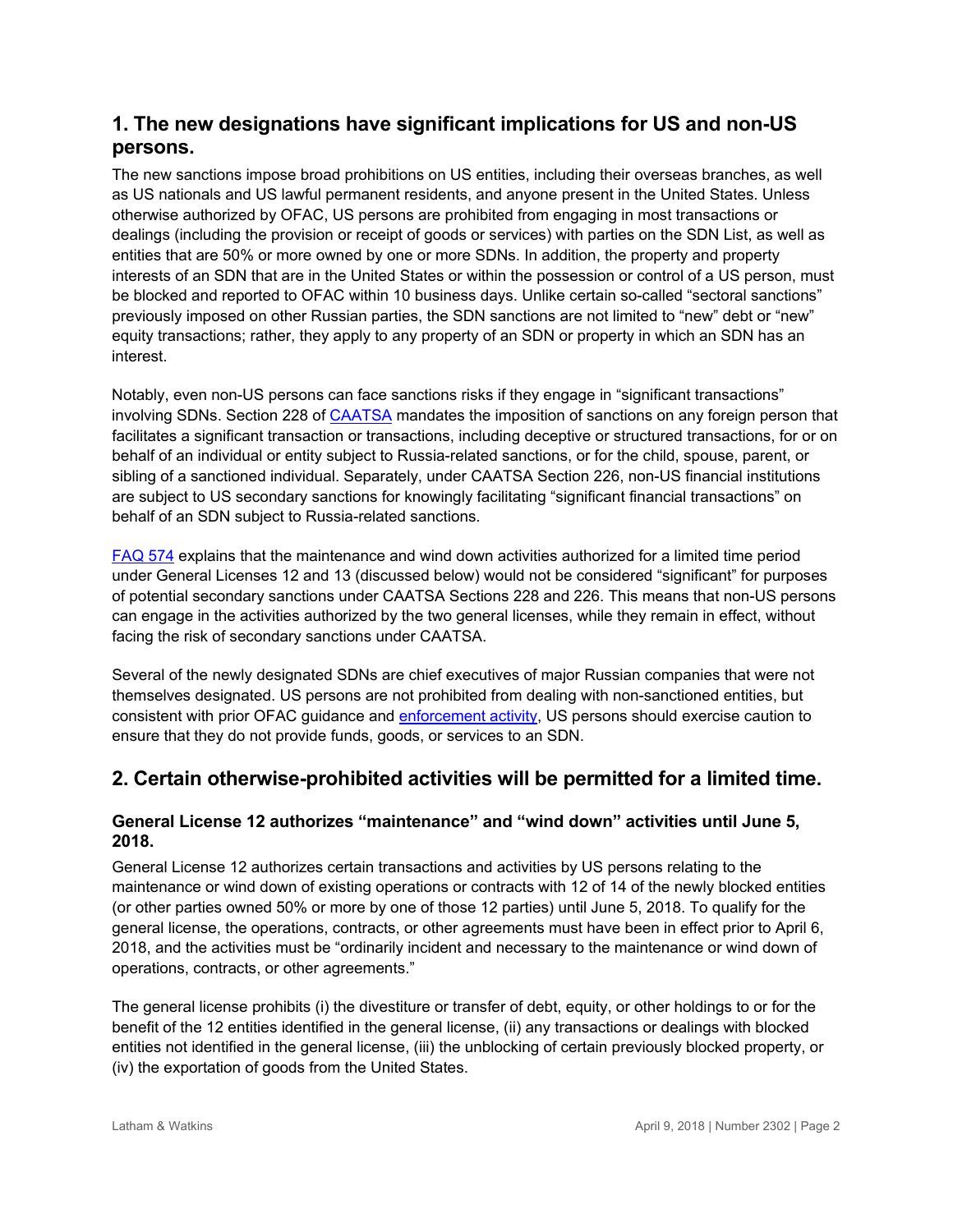Notably, US persons taking advantage of the general license must, within 10 business days after the expiration of the general license (currently June 5, 2018), file with OFAC a "comprehensive, detailed report of each transaction, including the names and addresses of parties involved, the type and scope of activities conducted, and the dates on which the activities occurred."

#### **General License 13 authorizes certain transactions necessary to divest or transfer assets until May 7, 2018.**

Under General License 13, US persons are authorized, until May 7, 2018, to divest or transfer debt, equity, or other holdings in three of the newly sanctioned entities: (i) EN+ Group PLC, (ii) GAZ Group, and (iii) United Company RUSAL PLC. While these interests can be divested or transferred only to a non-US person, US persons are allowed to facilitate such divestments or transfers between two non-US persons.

This general license does not allow US persons to (i) unblock previously blocked property, (ii) sell debt, equity, or other holdings to any SDNs, (iii) purchase or invest in debt, equity, or other holdings in SDNs, or (iv) facilitate such transactions, in each case even with respect to the three SDNs identified in the general license. US persons taking advantage of the general license must file a comprehensive report with OFAC within 10 business days of the expiration of the general license (currently May 7, 2018).

## **3. New OFAC FAQs illustrate the impact of the sanctions and the significance of the new general licenses.**

OFAC also released several new FAQs that underscore the broad impact of these new designations on various parties, including:

- **US person employees of blocked entities.** [FAQ 567](https://www.treasury.gov/resource-center/faqs/Sanctions/Pages/faq_other.aspx#567) explains that General License 12 authorizes US persons employed by SDN entities identified in that general license to engage in transactions ordinarily incident to the continuity of operations or to facilitate a wind down, such as paying salaries, pension payments, or other benefits. Notably, any payments owed by a US person to an SDN identified in the general license must be made to a blocked account at a US bank. The FAQ explains that absent a specific license, US persons cannot engage in transactions with SDNs not included in General License 12.
- **US person employees or board members of blocked entities.** [FAQ 568](https://www.treasury.gov/resource-center/faqs/Sanctions/Pages/faq_other.aspx#568) explains that US persons are prohibited from working for or serving on the board of a designated entity absent authorization from OFAC (which would presumably include General License 12).
- **US persons owning shares in a blocked entity, or Global Depositary Receipts (GDRs) related to shares in a blocked entity.** [FAQ 570](https://www.treasury.gov/resource-center/faqs/Sanctions/Pages/faq_other.aspx#570) confirms that US persons can, until May 7, 2018, divest and transfer GDRs or shares of the three SDNs named in General License 13, provided the requirements of the general license are met.
- **Blocked persons owning less than 50% of a US company.** As described in [FAQ 573,](https://www.treasury.gov/resource-center/faqs/Sanctions/Pages/faq_other.aspx#573) if one or more SDNs do not individually or collectively own a 50% or more interest in a US company, that US company is not itself blocked. However, the US company must block all property and interests in property in which the blocked person has an interest. While a US company under such circumstances may be able to continue operations, OFAC notes that "any payments, dividends, or disbursement of profits to the blocked person" are prohibited and must be placed in a blocked account. OFAC also encourages US companies in this situation to contact OFAC to determine whether a license is needed.